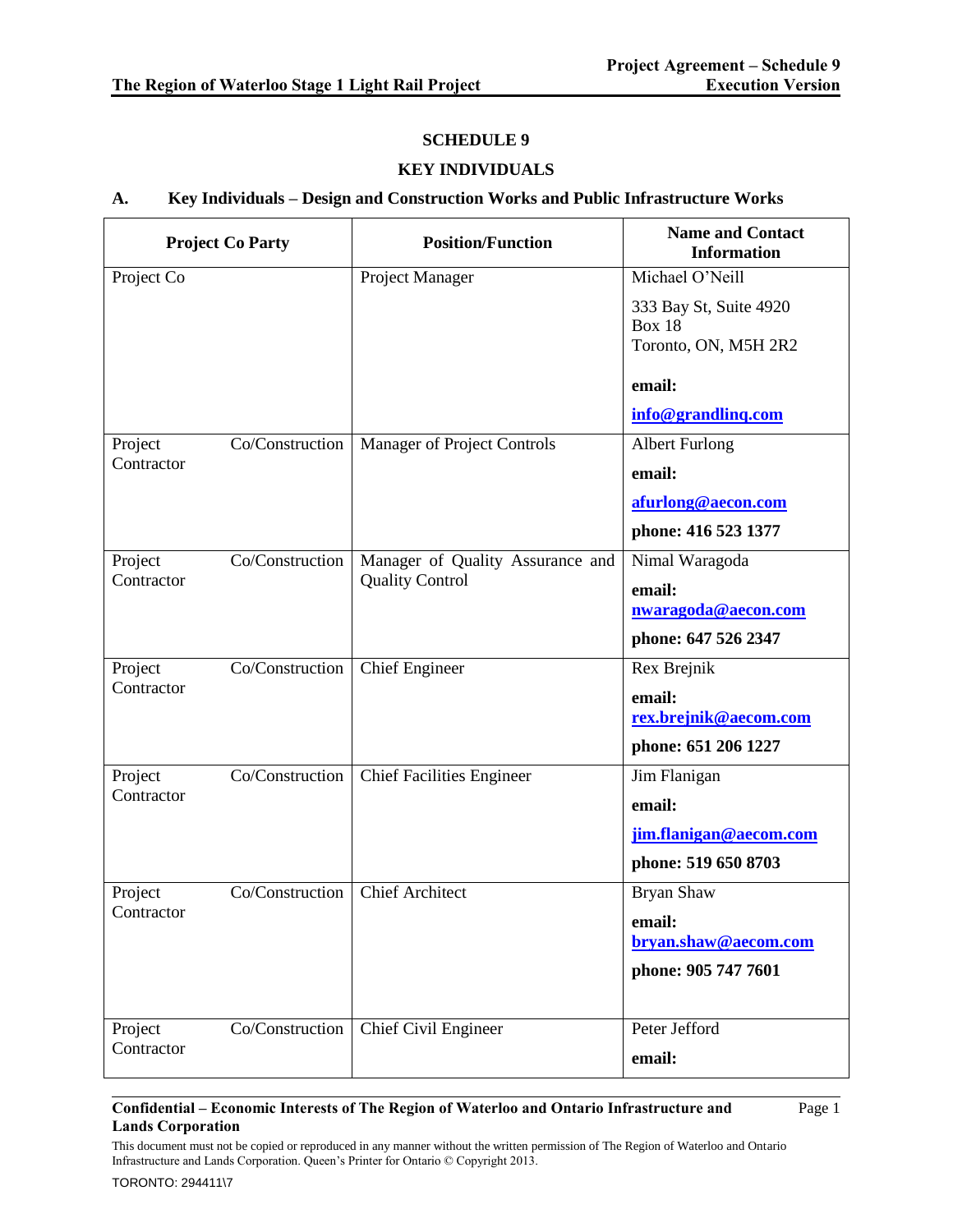|            |                 |                                   | peter.jefford@aecom.com |
|------------|-----------------|-----------------------------------|-------------------------|
|            |                 |                                   | phone: 519 650 8677     |
| Project    | Co/Construction | <b>Chief Systems Engineer</b>     | Eric Root               |
| Contractor |                 |                                   | email:                  |
|            |                 |                                   | eric.root@stvinc.com    |
|            |                 |                                   | phone: 704 942 0861     |
| Project    | Co/Construction | Lead Vehicle Integration Engineer | <b>Steve Mudge</b>      |
| Contractor |                 |                                   | email:                  |
|            |                 |                                   | steven.mudge@stvinc.com |
|            |                 |                                   | phone: 617 350 9985     |
| Project    | Co/Construction | <b>Construction Manager</b>       | Brian Keenan            |
| Contractor |                 |                                   | email:                  |
|            |                 |                                   | bkeenan@aecon.com       |
|            |                 |                                   | phone: 647 393 4213     |
| Project    | Co/Construction | Manager of Safety                 | Michael Archambault     |
| Contractor |                 |                                   | email:                  |
|            |                 |                                   | marchambault@aecon.com  |
|            |                 |                                   | phone: 416 452 3014     |

## **B. Key Individuals – Maintenance and Rehabilitation Services**

| <b>Project Co Party</b>    | <b>Position/Function</b> | <b>Name and Contact</b><br><b>Information</b> |
|----------------------------|--------------------------|-----------------------------------------------|
| Project Co/OM&R Contractor | Manager of Maintenance   | Dominique Hetuin                              |
|                            |                          | 82 Rue Pelouse, 72000 Le<br>Mans, France      |
|                            |                          | email:                                        |
|                            |                          | Dominique.hetiun@keolis.com                   |
|                            |                          | phone: 33-02-43-24-21-91                      |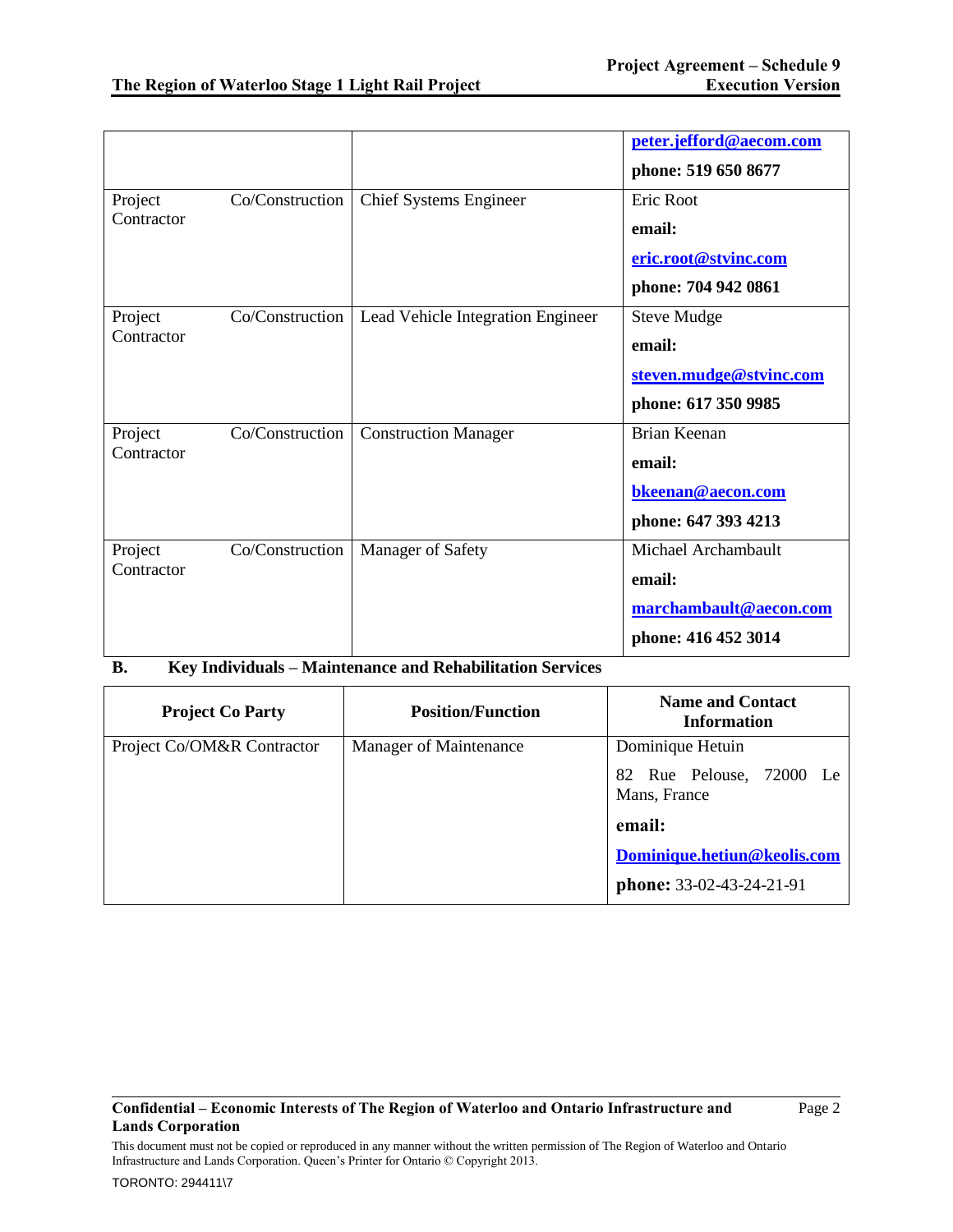# **C. Operations Services**

| <b>Project Co Party</b>    | <b>Position/Function</b>  | <b>Name and Contact</b><br><b>Information</b>                    |
|----------------------------|---------------------------|------------------------------------------------------------------|
| Project Co/OM&R Contractor | <b>Operations Manager</b> | Jean Luc Peruzetto                                               |
|                            |                           | 276 avenue de la Marne, BP<br>51009, Marcq en Baroeul,<br>France |
|                            |                           | email:                                                           |
|                            |                           | jlperuzetto@transpole.fr                                         |
|                            |                           | phone: 33-6-07-72-30-08                                          |
| Project Co/OM&R Contractor | <b>General Manager</b>    | Carl Williams                                                    |
|                            |                           | Armstrong Way, Wilkinson<br>Nottingham,<br>NG7<br>Street,<br>7NW |
|                            |                           | email:                                                           |
|                            |                           | carl.williams@keolis.com                                         |
|                            |                           | <b>phone:</b> 07957-002864                                       |

### **D. Other Relevant Key Individuals**

| <b>Project Co Party</b> | <b>Position/Function</b>                                                                   | <b>Name and Contact Information</b>                                          |
|-------------------------|--------------------------------------------------------------------------------------------|------------------------------------------------------------------------------|
| Project Co              | Quality Management Systems<br>Manager                                                      | <b>Matthias Mayer</b><br>email:<br>mmayer@aecon.com<br>phone: 416 452 9607   |
| Project Co              | Design Build Manager                                                                       | <b>Victor Bragues</b><br>email:<br>vbragues@aecon.com<br>phone: 416 529 2437 |
| Project Co              | Manager of Systems, System<br>Testing and Commissioning and<br><b>Safety Certification</b> | Jacob Peleg<br>email:<br>jpeleg@aecon.com<br>phone: 416 574 1847             |
| Project Co              | <b>Manager of Materials Testing</b>                                                        | Tom Dziedziejko<br>email:<br>tdziedziejko@aecon.com                          |

### **Confidential – Economic Interests of The Region of Waterloo and Ontario Infrastructure and Lands Corporation**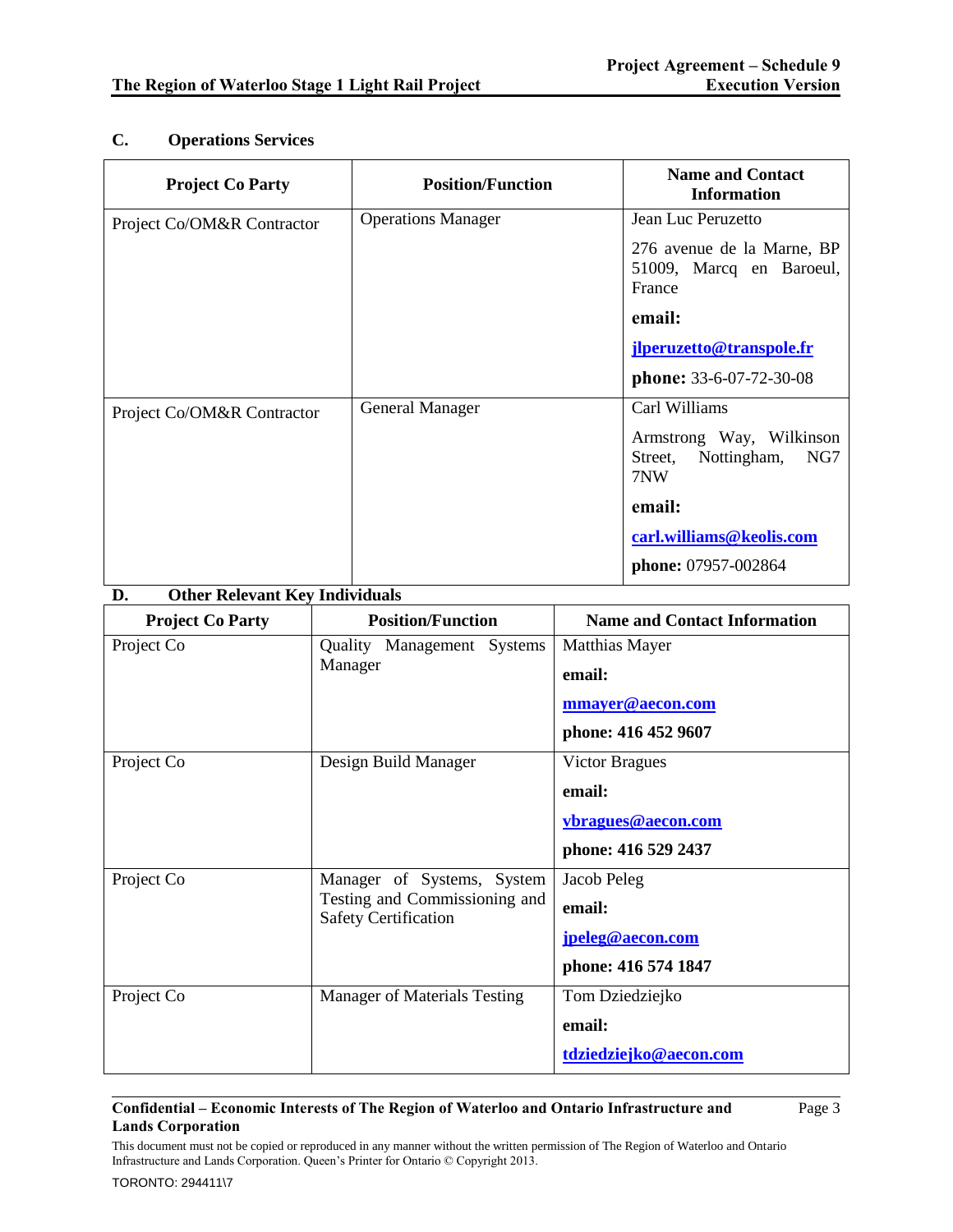|            |                              | phone: 416 452 9592       |
|------------|------------------------------|---------------------------|
| Project Co | Design Review Manager        | Clay Parry                |
|            |                              | email:                    |
|            |                              | clay.parry@kiewit.com     |
|            |                              | phone: 905 636 5000       |
| Project Co | Lead Cost Manager            | Benna John                |
|            |                              | email:                    |
|            |                              | benna.john.@kiewit.com    |
|            |                              | phone: 905 636 5000       |
| Project Co | <b>Lead Scheduler</b>        | <b>Shane Dixon</b>        |
|            |                              | email:                    |
|            |                              | shane.dixon@kiewit.com    |
|            |                              | phone: 416 882 7303       |
| Project Co | Document Control Manager     | Sean Goswami              |
|            |                              | email:                    |
|            |                              | sean.goswami@aecom.com    |
|            |                              | phone: 416 797 7900       |
| Project Co | Design Manager               | Tom O'Reilly              |
|            |                              | email:                    |
|            |                              | tom.oreilly@aecom.com     |
|            |                              | phone: 905 301 1335       |
| Project Co | <b>Environmental Manager</b> | Renée Pettigrew           |
|            |                              | email:                    |
|            |                              | renee.pettigrew@aecom.com |
|            |                              | phone: 905 238 0007       |
| Project Co | Lead Geotechnical Engineer   | <b>Jeff Dietz</b>         |
|            |                              | email:                    |
|            |                              | jeff.dietz@lvm.ca         |
|            |                              | phone: 519 616 2069       |
| Project Co | Design Director              | Marko Prgin               |
|            |                              | email:                    |
|            |                              | marko.prgin@aecom.com     |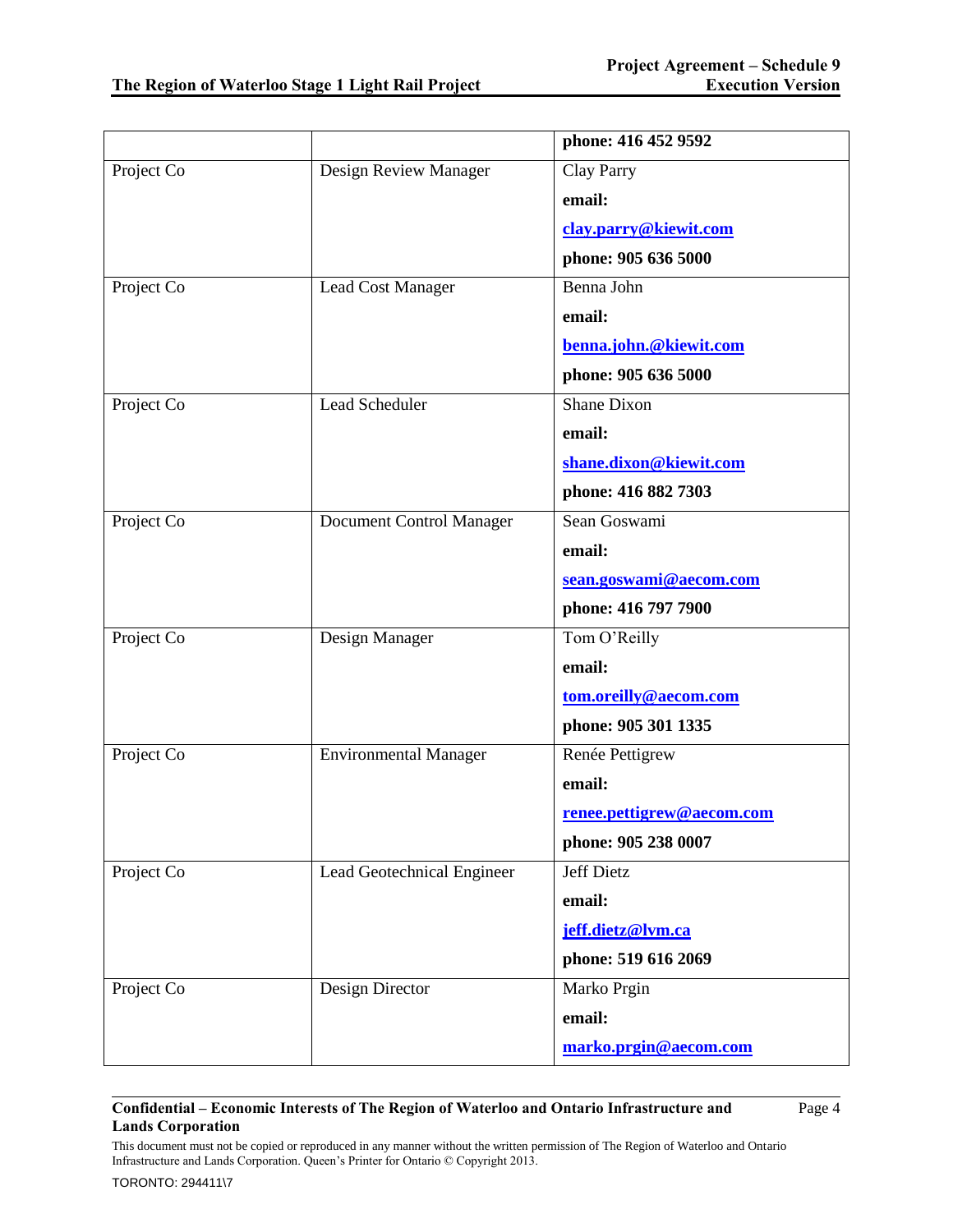|            |                                                         | phone: 905 668 4021         |
|------------|---------------------------------------------------------|-----------------------------|
| Project Co | <b>LRT</b> Stops Lead                                   | Nicholas Bogle              |
|            |                                                         | email:                      |
|            |                                                         | nicholas.bogle@aecom.com    |
|            |                                                         | phone: 905 747 7690         |
| Project Co | <b>OMSF</b> Lead                                        | Shawn Brown                 |
|            |                                                         | email:                      |
|            |                                                         | shawn.brown@aecom.com       |
|            |                                                         | phone: 905 668 9363         |
| Project Co | Vibration<br>Noise<br>and<br>Lead                       | Alex Dundon                 |
|            | Engineer                                                | email:                      |
|            |                                                         | alex.dundon@aecom.com       |
|            |                                                         | phone: 905 712 7090         |
| Project Co | Corrosion<br>Lead<br>Control                            | Robert Vail                 |
|            | Engineer (Environmental<br>and<br><b>Stray Current)</b> | email:                      |
|            |                                                         | robert.vail@aecom.com       |
|            |                                                         | 404 554 3784                |
| Project Co | <b>Chief Structural Engineer</b>                        | Mike Shallhorn              |
|            |                                                         | email:                      |
|            |                                                         | mike.shallhorn@aecom.com    |
|            |                                                         | phone: 905 668 9363         |
| Project Co | Lead<br><b>OCS</b><br>Poles<br>and                      | Shen-chia (Glen) Chang      |
|            | Foundations<br>Engineer,<br>Lead<br><b>OCS</b> Engineer | email:                      |
|            |                                                         | sheng-chia.chang@stvinc.com |
|            |                                                         | phone: 212 614 3428         |
| Project Co | Lead Trackwork and Alignment                            | Liviu Huma                  |
|            | Engineer                                                | email:                      |
|            |                                                         | liviu.huma@aecom.com        |
|            |                                                         | phone: 905 238 0007         |
| Project Co | Lead Utilities Engineer (Private)                       | Stan Hogenkamp              |
|            |                                                         | email:                      |
|            |                                                         | stan.hogenkamp@t2ue.com     |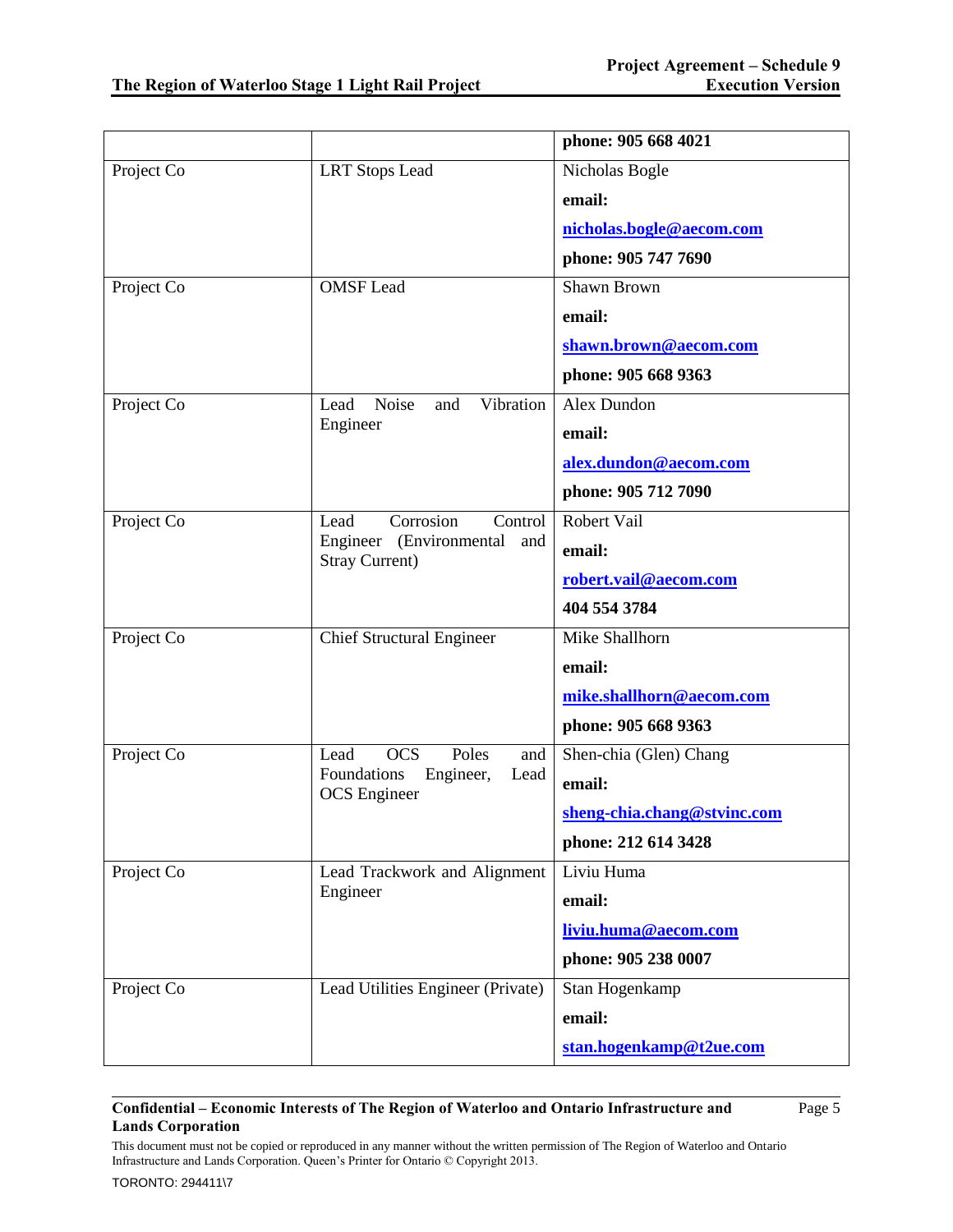|            |                                              | phone: 226 750 9651        |
|------------|----------------------------------------------|----------------------------|
| Project Co | <b>Utilities</b><br>Engineer<br>Lead         | Duncaun McLeod             |
|            | (Municipal)                                  | email:                     |
|            |                                              | duncaun.mcleod@aecom.com   |
|            |                                              | phone: 519 650 8708        |
| Project Co | <b>Lead Transportation Engineer</b>          | <b>Traian Popivanov</b>    |
|            |                                              | email:                     |
|            |                                              | traian.popivanov@aecom.com |
|            |                                              | phone: 905 238 0007        |
| Project Co | Lead Traffic Control Systems                 | Barbara Kolesnik           |
|            | Engineer                                     | email:                     |
|            |                                              | barbara.kolesnik@aecom.com |
|            |                                              | phone: 905 206 8108        |
| Project Co | Illumination<br>Lead<br>Roadway              | Klaus Smercek              |
|            | Engineer                                     | email:                     |
|            |                                              | klaus.smercek@aecom.com    |
|            |                                              | phone: 905 206 8108        |
| Project Co | Lead Facility Power Engineer                 | Miles Buckrell             |
|            | (LRT Stops)                                  | email:                     |
|            |                                              | miles.buckrell@aecom.com   |
|            |                                              | phone: 519 650 5313        |
| Project Co | Mechanical<br>Engineer<br>Lead               | <b>Steve Howard</b>        |
|            | (LRT Stops)                                  | email:                     |
|            |                                              | steven.howard@aecom.com    |
|            |                                              | phone: 519 650 8701        |
| Project Co | <b>Building</b><br><b>Structures</b><br>Lead | Marc Moubarak              |
|            | Engineer                                     | email:                     |
|            |                                              | marc.moubarak@aecom.com    |
|            |                                              | phone: 519 650 8702        |
| Project Co | Lead Facilities Power Engineer               | <b>Winston Hung</b>        |
|            | (OMSF)                                       | email:                     |
|            |                                              | winston.hung@aecom.com     |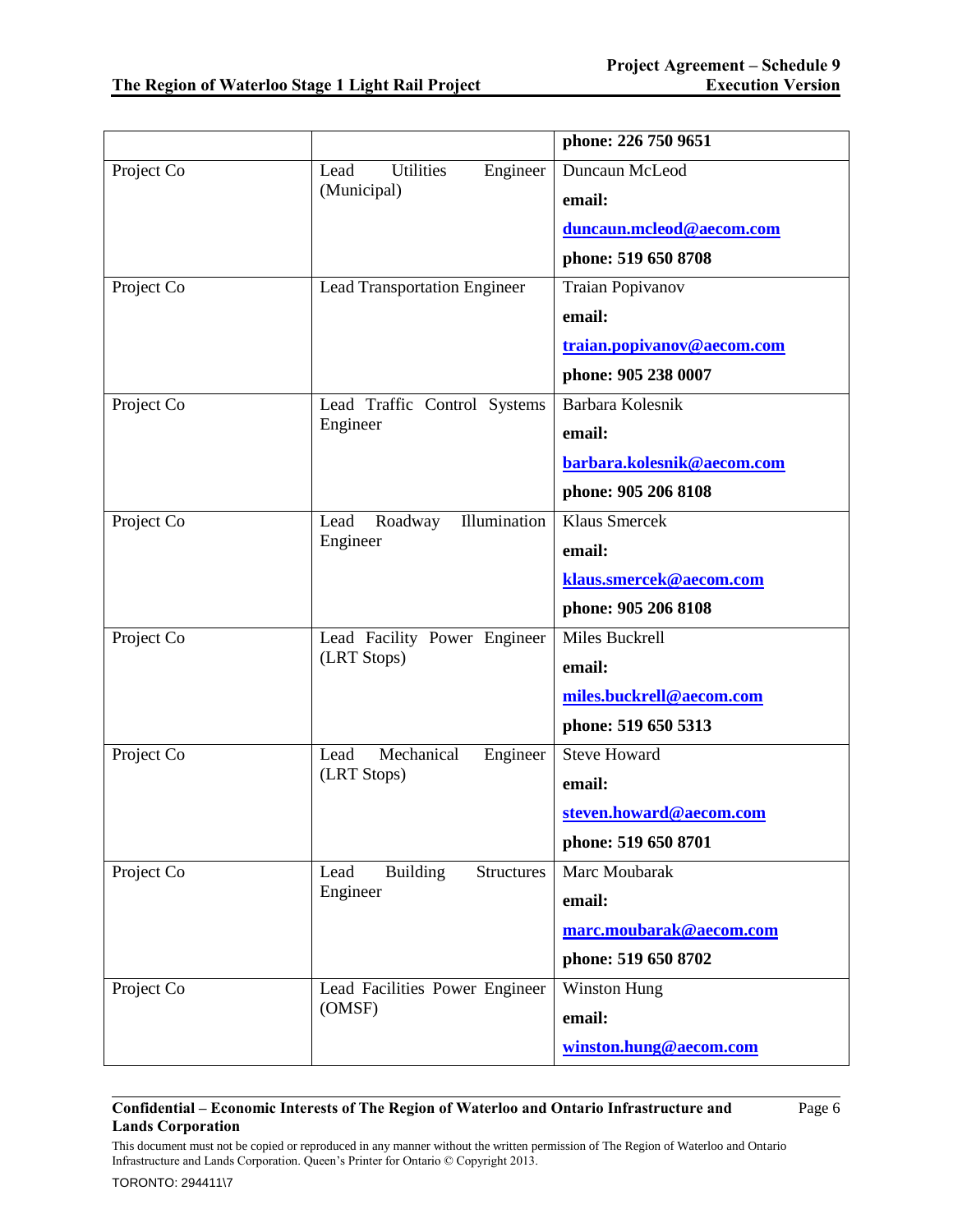|            |                                       | phone: 905 668 9363            |
|------------|---------------------------------------|--------------------------------|
| Project Co | Mechanical<br>Engineer<br>Lead        | Barbara Homonnay               |
|            | (OMSF)                                | email:                         |
|            |                                       | barbara.kolesnik@aecom.com     |
|            |                                       | phone: 905 206 8108            |
| Project Co | <b>Building</b><br>Structural<br>Lead | Alex Li                        |
|            | Engineer                              | email:                         |
|            |                                       | alex.li@aecom.com              |
|            |                                       | phone: 905 668 9363            |
| Project Co | <b>Systems Design Manager</b>         | Keith MacKenzie                |
|            |                                       | email:                         |
|            |                                       | keith.mackenzie@stvinc.com     |
|            |                                       | phone: 617 480 8647            |
| Project Co | Lead<br>Train<br>Control<br>Signals   | <b>James Collier</b>           |
|            | Engineer                              | email:                         |
|            |                                       | james.collier@stvinc.com       |
|            |                                       | phone: 704 608 7243            |
| Project Co | Lead Traction Power Equipment         | <b>Brian Biddle</b>            |
|            | Engineer                              | email:                         |
|            |                                       | brian.biddle@stvinc.com        |
|            |                                       | phone: 410 200 5205            |
| Project Co | Lead Traction Power Equipment         | <b>Ben Stell</b>               |
|            | Engineer                              | email:                         |
|            |                                       | benjamin.stell@stvinc.com      |
|            |                                       | phone: 215 837 4231            |
| Project Co | <b>Lead Communications Engineer</b>   | Chris Hertz                    |
|            |                                       | email:                         |
|            |                                       | christopher.hertz@stvinc.com   |
|            |                                       | phone: 215 832 3501            |
| Project Co | Environmental<br>Manager              | Elizabeth Macdonald            |
|            | (Construction)                        | email:                         |
|            |                                       | elizabeth.macdonald@kiewit.com |